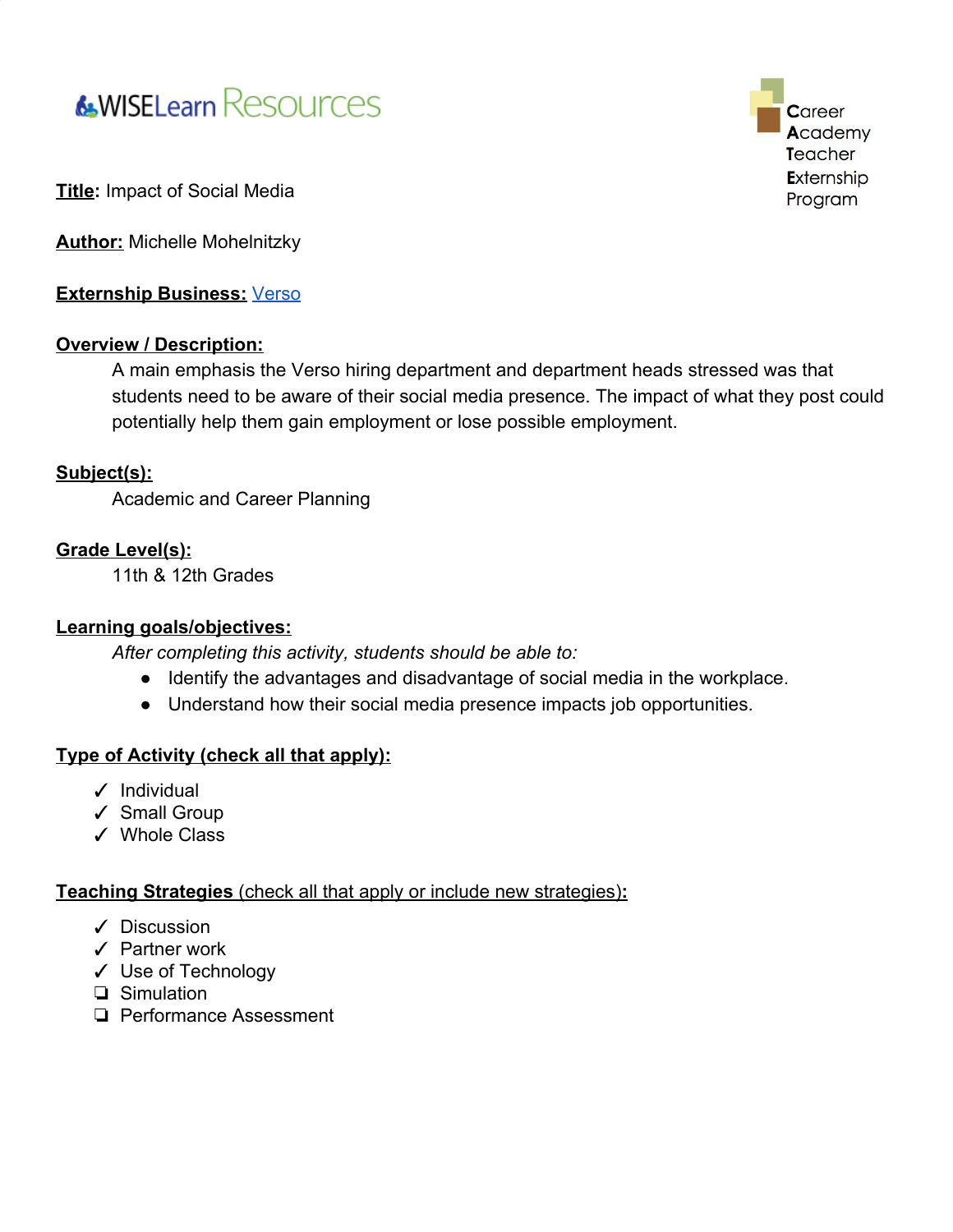# **Content Standards**

Model Academic Standards for School Counseling Personal/Social Development Domain

> **Content Standard D:** Students will acquire the knowledge, attitudes and interpersonal skills to help them understand and respect self, others and individuals from different cultural backgrounds.

#### Career Development Domain

**Content Standard G:** Students will acquire the self-knowledge necessary to make informed career decisions.

● Core Performance Standard 2: Develop positive interpersonal skills necessary to be effective in the world of work.

**Content Standard I:** Students will employ career management strategies to achieve future career success and satisfaction.

● Core Performance Standard 4: Develop employability skills to gain, maintain, advance in, or transition to a new job or career.

# **Length of Time and length of class periods:**

● Two 45 minute class periods

#### **Materials List:**

- "How Social Media Impacts Your Job Search": <https://www.aarp.org/work/job-hunting/info-2016/social-media-impacts-job-search.html#quest1>
- "How Social Media Can Help (Or Hurt) You In Your Job Search": [https://www.forbes.com/sites/jacquelynsmith/2013/04/16/how-social-media-can-help-or-hurt-yo](https://www.forbes.com/sites/jacquelynsmith/2013/04/16/how-social-media-can-help-or-hurt-your-job-search/#23f36f6c7ae2) [ur-job-search/#23f36f6c7ae2](https://www.forbes.com/sites/jacquelynsmith/2013/04/16/how-social-media-can-help-or-hurt-your-job-search/#23f36f6c7ae2)
- "7 Social Media Mistakes That Could Damage Your Career": <https://www.careercast.com/career-news/7-social-media-mistakes-could-damage-your-career>
- "How Social Media Dictates Your Job Status:New Survey From CareerBuilders": [https://www.huffingtonpost.com/entry/how-social-media-dictates-your-job-status-new-survey\\_u](https://www.huffingtonpost.com/entry/how-social-media-dictates-your-job-status-new-survey_us_59403b25e4b0d99b4c920f45) [s\\_59403b25e4b0d99b4c920f45](https://www.huffingtonpost.com/entry/how-social-media-dictates-your-job-status-new-survey_us_59403b25e4b0d99b4c920f45)
- Highlighters
- Notebook/Computer
- Pen/Pencil

# **Directions (Step-by-Step):**

# **Day One**

1. As an introduction, have students use a computer to Google themselves.

-What did they find? Were they surprised? Was it all appropriate? Discuss.

- 2. Assign each student to read one of the articles on how social media can impact their career.
	- "How Social Media Impacts Your Job Search": [https://www.aarp.org/work/job-hunting/info-2016/social-media-impacts-job-search.html#](https://www.aarp.org/work/job-hunting/info-2016/social-media-impacts-job-search.html#quest1) [quest1](https://www.aarp.org/work/job-hunting/info-2016/social-media-impacts-job-search.html#quest1)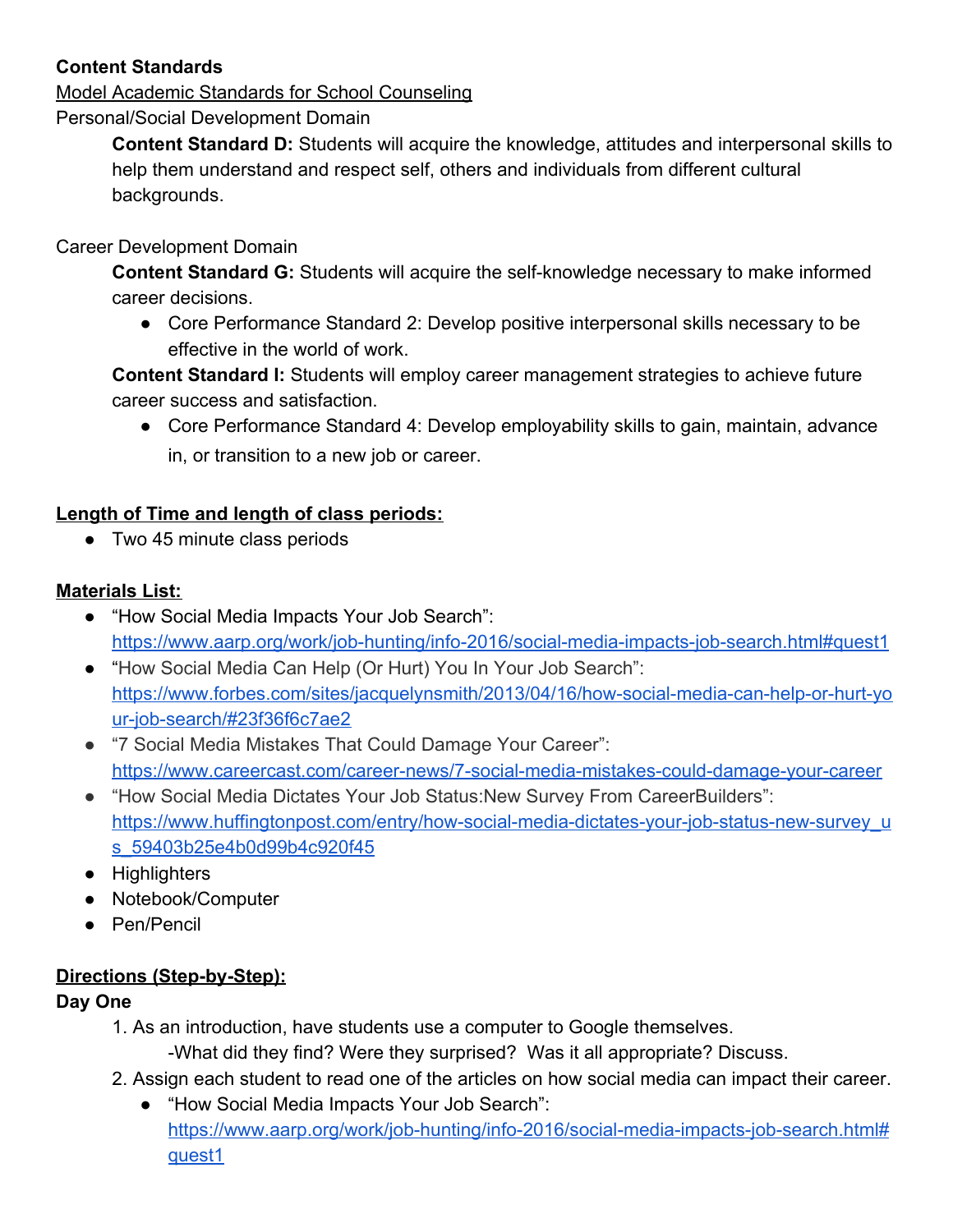- "How Social Media Can Help (Or Hurt) You In Your Job Search": [https://www.forbes.com/sites/jacquelynsmith/2013/04/16/how-social-media-can-help-or](https://www.forbes.com/sites/jacquelynsmith/2013/04/16/how-social-media-can-help-or-hurt-your-job-search/#23f36f6c7ae2)[hurt-your-job-search/#23f36f6c7ae2](https://www.forbes.com/sites/jacquelynsmith/2013/04/16/how-social-media-can-help-or-hurt-your-job-search/#23f36f6c7ae2)
- "7 Social Media Mistakes That Could Damage Your Career": [https://www.careercast.com/career-news/7-social-media-mistakes-could-damage-your-c](https://www.careercast.com/career-news/7-social-media-mistakes-could-damage-your-career) [areer](https://www.careercast.com/career-news/7-social-media-mistakes-could-damage-your-career)
- "How Social Media Dictates Your Job Status:New Survey From CareerBuilders": [https://www.huffingtonpost.com/entry/how-social-media-dictates-your-job-status-new-su](https://www.huffingtonpost.com/entry/how-social-media-dictates-your-job-status-new-survey_us_59403b25e4b0d99b4c920f45) rvey us 59403b25e4b0d99b4c920f45
- 3. Each student must read and write a two-paragraph summary of their article.
- 4. Summaries are due for tomorrow.

# **Day Two**

1. Assign students into groups of four. Each group should have a student each with a different article.

2. In their small groups, each student will share and discuss their article with summary.

3. After small groups have completed the share out with each other, come back together as a whole class.

- 4. On a half sheet of paper, students need to answer the following questions:
	- a. Can social media impact your future career? Why or why not?
	- b. List two advantages of how social media can benefit you.
	- c. List two disadvantages of how social media could hurt you.
	- d. Do you believe your (current) social media footprint is acceptable? Explain.
	- e. List three tips you could tell others to help promote a positive social media presence.

# **Wrap-Up:**

● As a whole, discuss student answers to the reflection questions.

# **Formative/Summative Assessment:**

- Formative assessment will be conducted through teacher observation, class discussion, and reflection questions.
- Summative assessment will be an end-of-unit test.

# **Extension Activity for differentiation:**

- Students could create a Personal Service Announcement (PSA) promoting ways to have a beneficial social media presence.
- Could have a guest speaker from local business come in and present about how they use a potential future employee's social media presence in the application process.